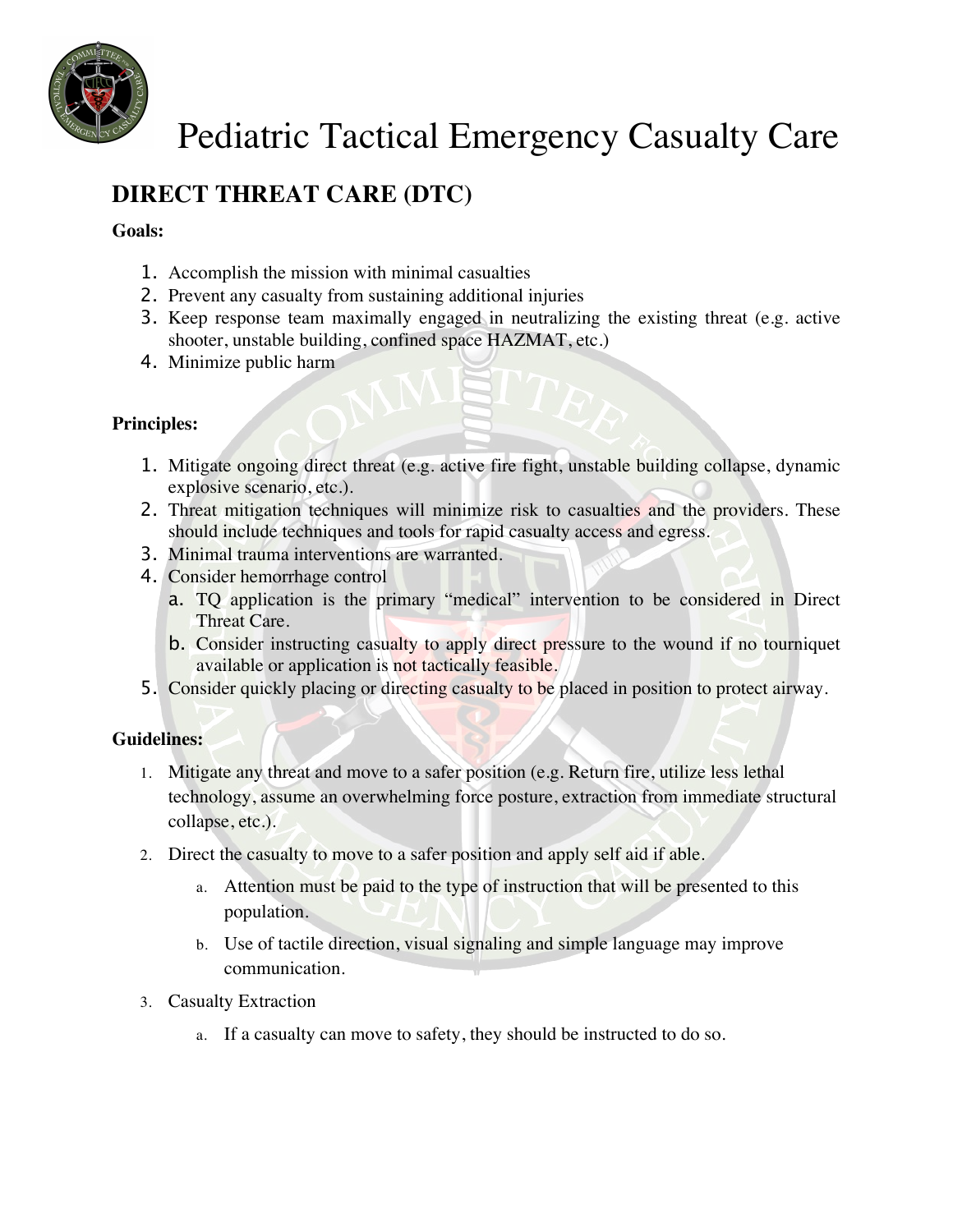

- b. If a casualty is unresponsive, the scene commander or team leader should weigh the risks and benefits of a rescue attempt in terms of manpower and likelihood of success. Remote medical assessment techniques should be considered.
- c. If the casualty is responsive but cannot move, a tactically feasible rescue plan should be devised.
- d. Recognize that threats are dynamic and may be ongoing, requiring continuous threat assessments.
- 4. Stop life threatening external hemorrhage if tactically feasible:
	- a. Provider should not hesitate to apply tourniquets to pediatric casualties.
	- b. Apply a tourniquet over the clothing as proximal-- high on the limb-- as possible.
	- c. Tighten until cessation of bleeding and move to safety. Consider moving to safety prior to application of the TQ if the situation warrants.
	- d. Consider instructing casualty to apply direct pressure to the wound if no tourniquet available or application is not tactically feasible
- 5. Consider quickly placing casualty, or directing the casualty to be placed, in position to protect airway if tactically feasible

### **Skill Sets:**

- 1. Tourniquet application
- 2. Consider PACE Methodology- Primary, Alternative, Contingency, Emergency
- 3. Commercially available tourniquets
- 4. Field expedient tourniquets
- 5. Tactical casualty extraction
- 6. Rapid placement in recover position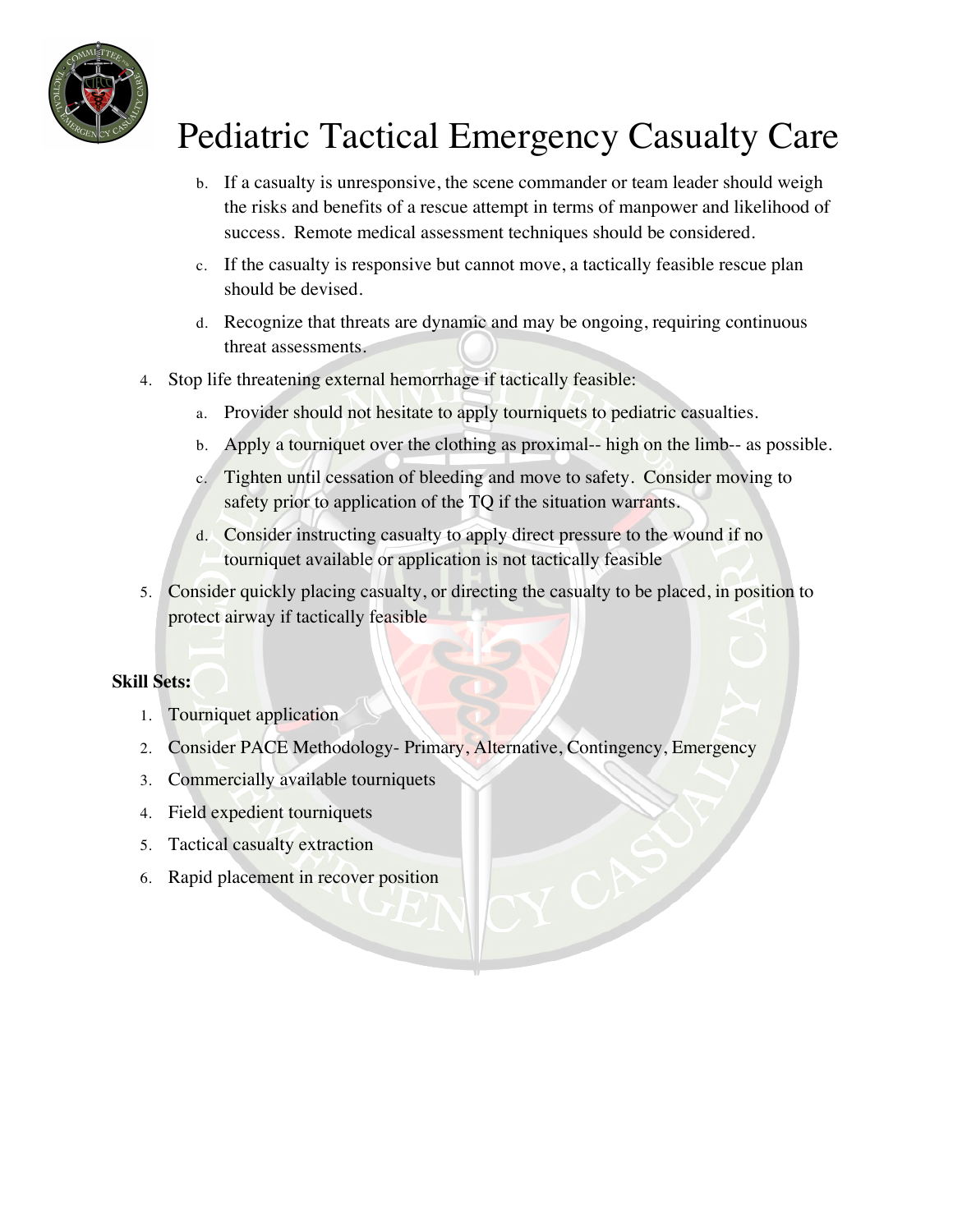

### **INDIRECT THREAT CARE (ITC)**

#### **Goals:**

- 1. Goals 1-4 as above with DTC care
- **2.** Stabilize the casualty as required to permit safe extraction to dedicated treatment sector or medical evacuation assets

#### **Principles:**

- 1. Maintain tactical supremacy, mitigate threats and complete the overall mission.
- 2. Conduct dedicated patient assessment and initiate appropriate life-saving interventions as outlined in the ITC guidelines. DO NOT DELAY casualty extraction/evacuation for non life-saving interventions.
- 3. Consider establishing a casualty collection point if multiple casualties are encountered
- 4. Establish communication with the tactical and/or command element and request or verify initiation of casualty extraction/evacuation.
- 5. Prepare casualties for extraction and document care rendered for continuity of care purposes.

### **Guidelines:**

- 1. Bleeding:
	- a. Assess for unrecognized hemorrhage and control all sources of major bleeding:
		- i. If not already done, use a tourniquet for potentially life-threatening bleeding.
			- i. Apply the tourniquet over the clothing as proximal-- high on the limb-- as possible. If able and tactical situation permits, consider fully exposing the wound, applying tourniquet directly to the skin.
			- ii. For any traumatic total or partial amputation, a tourniquet should be applied regardless of bleeding.
		- ii. Apply pressure dressing with deep wound packing to control lifethreatening external hemorrhage that is anatomically amenable to such treatment.
	- b. For compressible hemorrhage not amenable to tourniquet use, or as an adjunct to tourniquet removal (if evacuation time is anticipated to be longer than two hours),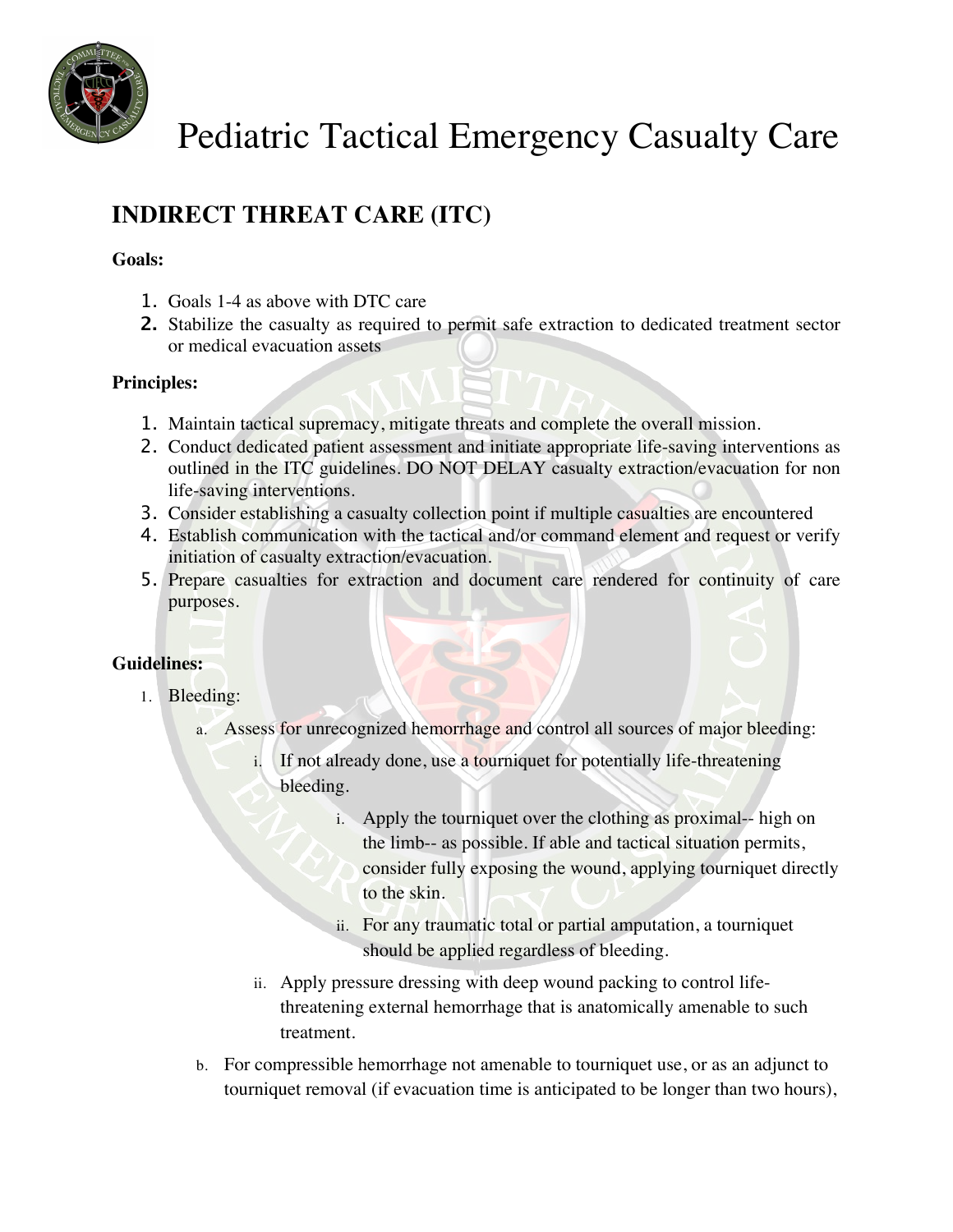

apply a hemostatic agent in accordance with the directions for its use with an appropriate pressure bandage. Before releasing any tourniquet on a casualty who has received IV fluid resuscitation for hemorrhagic shock, ensure a positive response to resuscitation efforts (i.e., a peripheral pulse normal in character and normal mentation).

- c. Reassess all tourniquets that were applied during previous phases of care. Consider exposing the injury. Tourniquets applied hastily during DTC phase that are determined to be both necessary and effective in controlling hemorrhage should remain in place if the casualty can be rapidly evacuated to definitive medical care. If ineffective in controlling hemorrhage or if there is any potential delay in evacuation to care, expose the wound fully, identify an appropriate location immediately proximal to the first tourniquet, and apply a new tourniquet directly to the skin.
- d. When time and the tactical situation permit, a distal pulse check should be accomplished on any limb where a tourniquet is applied. If a distal pulse is still present, consider additional tightening of the tourniquet or the use of a second tourniquet, side by side and proximal to the first, to eliminate the distal pulse.
- e. Expose and clearly mark all tourniquet sites with the time of tourniquet application.
- 2. Airway Management:
	- a. Unconscious casualty without airway obstruction:
		- iii. Chin lift or jaw thrust maneuver
		- iv. Nasopharyngeal airway
		- v. Place casualty in the recovery position
		- vi. Caution advised in patients with suspected C-spine injury.
	- b. Casualty with airway obstruction or impending airway obstruction:
		- i. Chin lift or jaw thrust maneuver
		- ii. Nasopharyngeal airway
		- iii. Allow casualty to assume position that best protects the airway- including sitting up
		- iv. Place unconscious casualty in the recovery position
	- c. If previous measures unsuccessful:
		- i. Airway positioning may be enhanced by elevation of the shoulders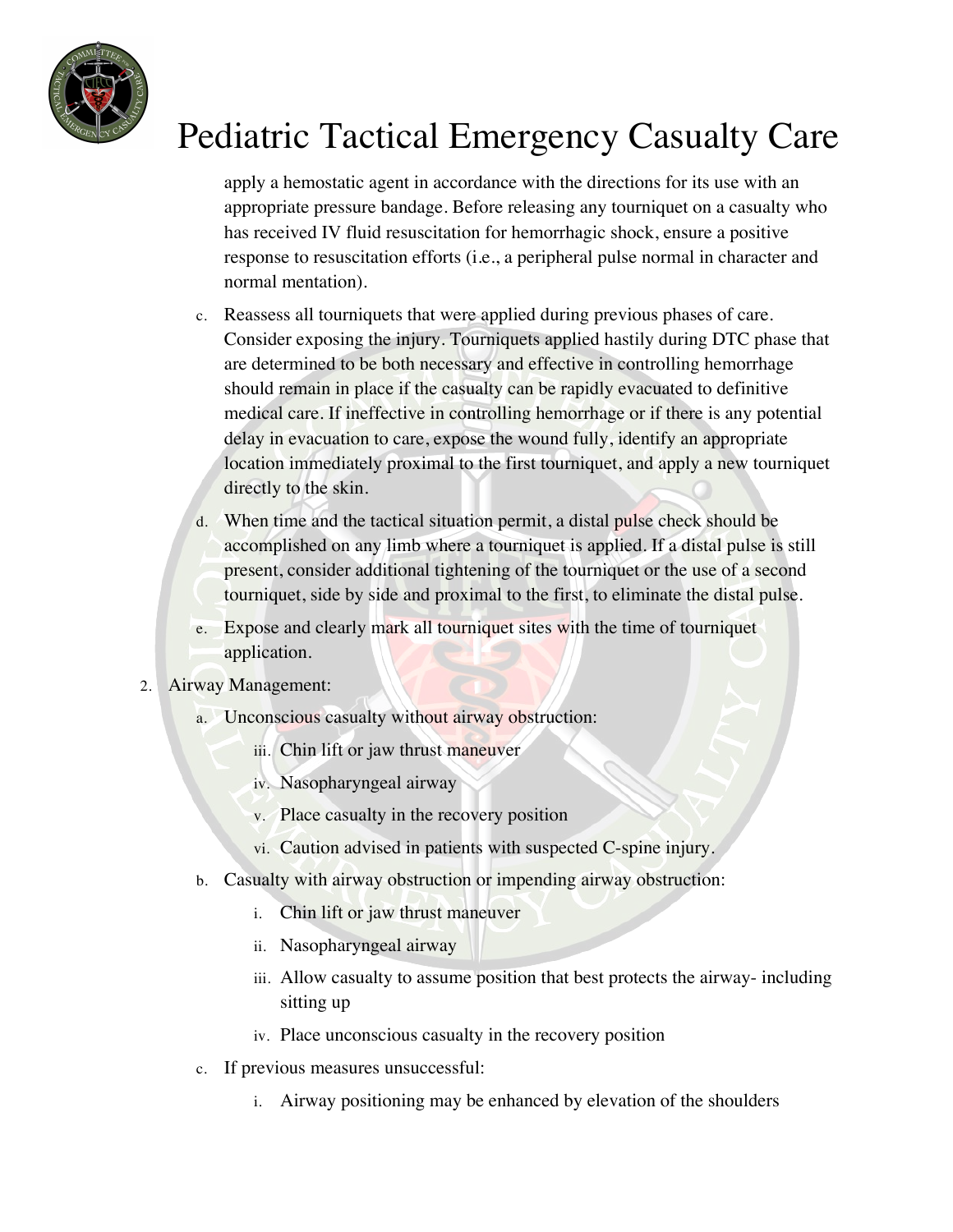

- ii. Bag mask ventilation is preferred to intubation in the pediatric pre-hospital population with suspected hemorrhagic shock
- iii. Oral/nasotracheal intubation
- iv. Consider surgical/invasive airway
	- iii. Needle cricothyroidotomy recommended if signs of puberty are absent
	- iv. Surgical cricothyroidotomy only recommended in pediatric patients with signs of puberty
- v. Consider Supraglottic Devices (e.g. King LT or LMA) per protocol.
- d. Apply oxygen if available
- 3. Breathing:
	- e. In a casualty with progressive respiratory distress and known or suspected torso trauma, consider tension pneumothorax. Needle thoracostomy should be performed on the side of the injury, using the largest gauge (minimum 18-gauge) and the longest length appropriate for body size/chest wall thickness:
		- vi. In the second intercostal space at the mid-clavicular line. Ensure that the needle entry into the chest is lateral to the nipple line and is not directed towards the heart.
		- vii. If properly trained, consider a lateral decompression, inserting the needle in the 4-5th intercostals space, anterior to the mid-axillary line on the injured side.
	- f. All open chest wounds should be treated by immediately applying an occlusive material to cover the defect and securing it in place. Monitor the casualty for the potential development of a subsequent tension pneumothorax.
- 4. Intravascular (IV/IO) access:
	- a. If rapid fluid resuscitation is indicated consider primary intraosseous (IO) route (per agency protocol).
	- b. Consider IV saline lock
- 5. Fluid resuscitation: Assess for hemorrhagic shock; altered mental status (in the absence of head injury) and weak or absent peripheral pulses are the best field indicators of shock.
	- a. If not in shock:
		- i. No IV fluids necessary
		- ii. PO fluids permissible if: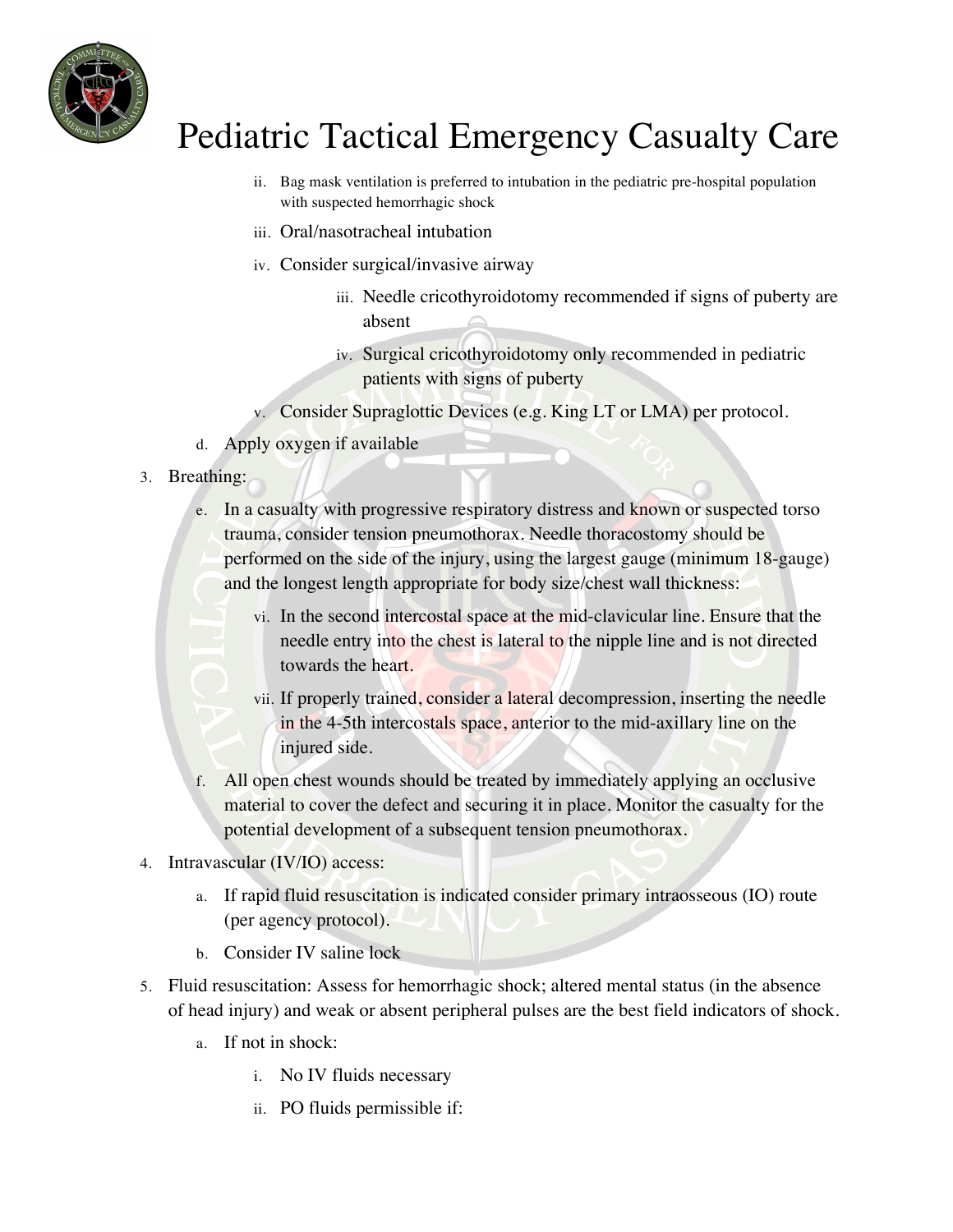

- v. Conscious, can swallow, and has no injury requiring potential surgical intervention
- vi. If confirmed long delay in evacuation to care
- b. If in shock:
	- i. Administer appropriate IV fluid bolus (20cc/kg NS/LR) and re-assess casualty. Repeat bolus after 30 minutes if still in shock.
	- ii. If a casualty with an altered mental status due to suspected TBI has a weak or absent peripheral pulse, resuscitate to mid age-specific systolic blood pressure range, or return of strong peripheral pulse.
- 6. Prevention of hypothermia (Note, due to high total body surface area ratio and other physiological variables, children are at high risk of hypothermia):
	- c. Initiate all efforts to eliminate heat loss as soon as operationally feasible, after life-saving interventions have been employed.
	- d. Minimize casualty's exposure to the elements.
	- e. Replace wet clothing with dry if possible. Place the casualty onto an insulated surface as soon as possible.
	- f. Cover the casualty with commercial warming device, dry blankets, poncho liners, sleeping bags, or anything that will retain heat and keep the casualty dry.
	- g. Warm fluids are preferred if IV fluids are required.
- 7. Penetrating Eye Trauma: If a penetrating eye injury is noted or suspected:
	- a. Perform a rapid field test of visual acuity.
	- b. Cover the eye with a rigid eye shield (NOT a pressure patch). If a commercial eye shield is not available, use casualty's eye protection device or anything that will prevent external pressure from being applied to the injured eye.
- 8. Reassess casualty:
	- a. Complete secondary survey checking for additional injuries. Inspect and dress known wounds that were previously deferred.
	- b. Consider splinting known/suspected fracture to include applying pelvic binding techniques for suspected pelvic fractures.
- 9. Provide analgesia as necessary.
	- a. Consider oral or rectal (if available) non-narcotic medications such as Tylenol for mild to moderate pain.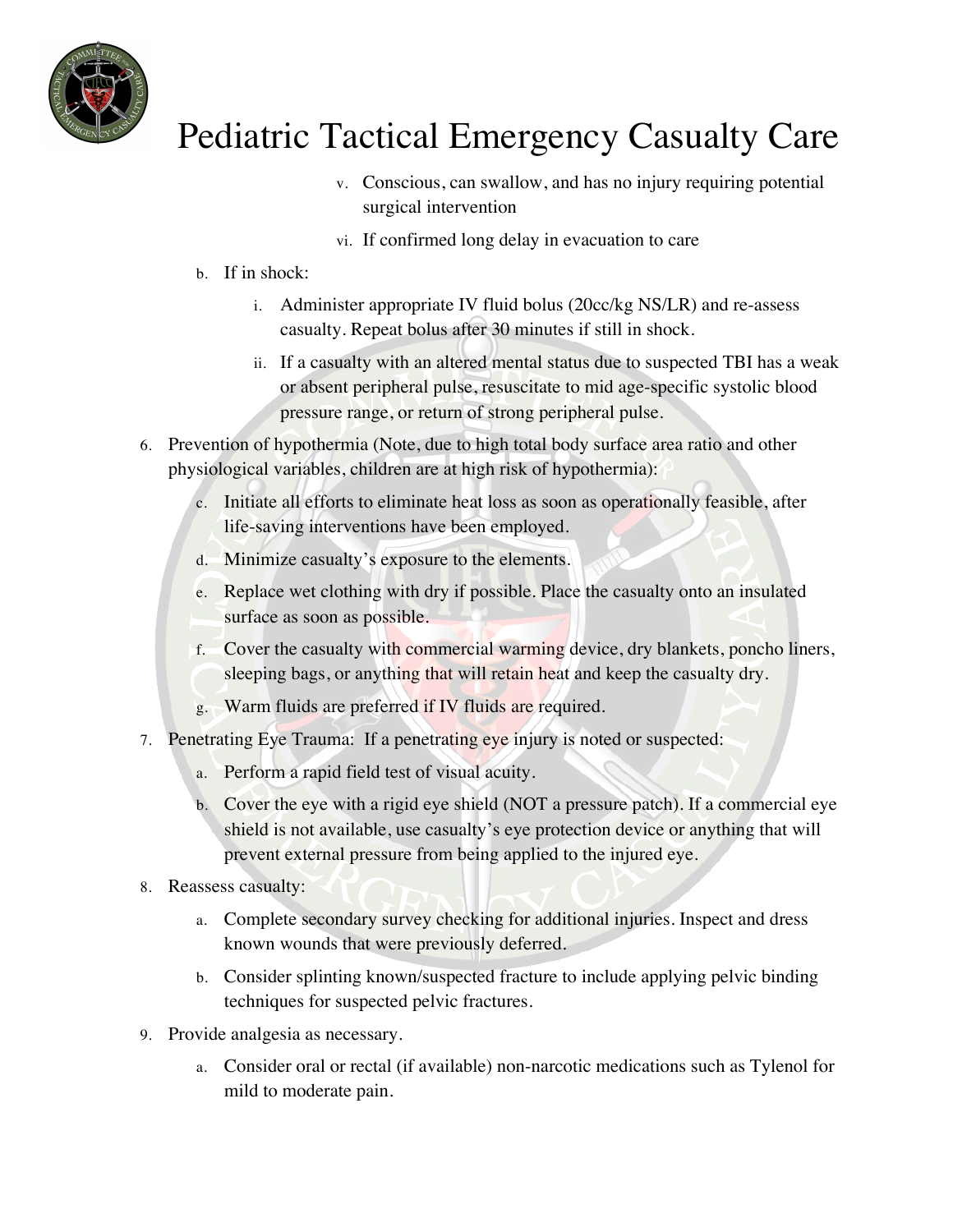

- b. Avoid the use of non-steroidal anti-inflammatory medications (e.g. aspirin, ibuprofen, naproxen, ketorolac, etc) in the trauma patient as these medications interfere with platelet functioning and may exacerbate bleeding.
- c. Narcotic pain medications should be utilized per protocol. Consider utilization of mucosal atomizer devices (MAD). Exercise caution when using narcotic medications (e.g. fentanyl citrate.) and/or Ketamine for moderate to severe pain in pediatric patients due to their higher volumes of distribution.
	- i. Consider adjunct administration of anti-emetic medicines
	- ii. Have naloxone readily available whenever administering opiates
	- iii. Monitor for adverse effects such as respiratory depression or hypotension.
- 10. Antibiotics: Consider initiating antibiotic administration for casualties with open wounds and penetrating eye injury when evacuation to definitive care is significantly delayed or infeasible. This is generally determined in the mission planning phase and requires medical oversight.
- 11. Burns:
	- a. Facial burns, especially those that occur in closed spaces, may be associated with inhalation injury. Look for singed nasal hairs or facial hair or soot in and around the nares which may indicate possible inhalational injury. Aggressively monitor airway status and oxygen saturation in such patients and consider early definitive airway management for respiratory distress or oxygen desaturation.
	- b. Smoke inhalation, particularly in a confined space, may be associated with significant carbon monoxide and cyanide toxicity. Patients with signs of significant smoke inhalation plus:
		- i. Significant symptoms of carbon monoxide toxicity should be treated with high flow oxygen if available
		- ii. Significant symptoms of cyanide toxicity should be considered candidates for cyanide antidote administration
	- c. Estimate total body surface area (TBSA) burned to the nearest 10% using the appropriate locally approved burn calculation formula.
	- d. Cover the burn area with dry, sterile dressings and initiate measures to prevent heat loss and hypothermia.
	- e. If burns are greater than 20% of Total Body Surface Area, fluid resuscitation should be initiated under medical control as soon as IV/IO access is established. If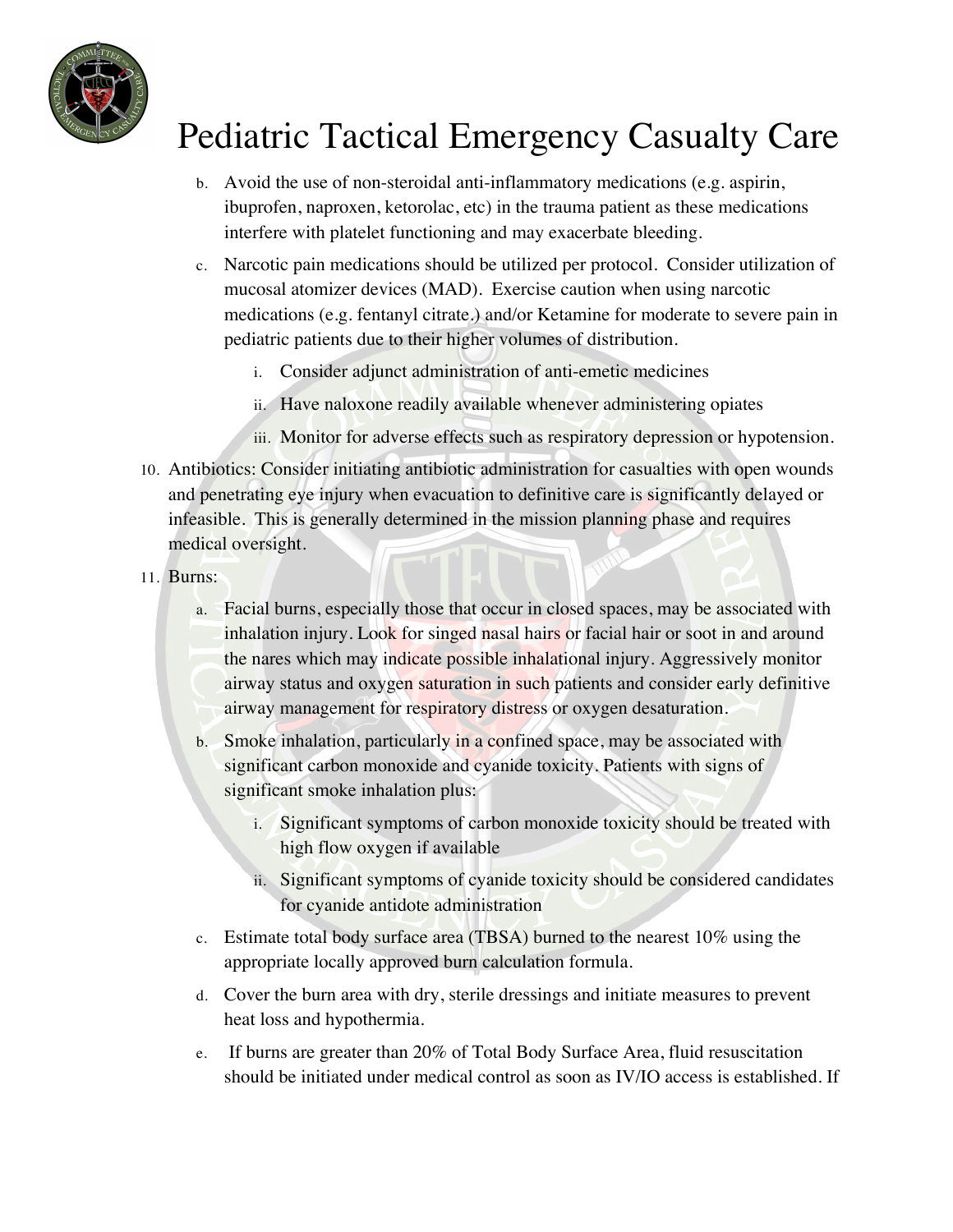

hemorrhagic shock is also present, resuscitation for hemorrhagic shock takes precedence over resuscitation for burn shock as per the guidelines.

- f. All previously described casualty care interventions can be performed on or through burned skin in a burn casualty.
- g. Analgesia in accordance with TECC guidelines may be administered.
- h. Aggressively act to prevent hypothermia for burns greater than 20% TBSA.
- 12. Monitoring: Apply appropriate monitoring devices and/or diagnostic equipment if available. Obtain and record vital signs.
- 13. Prepare casualty for movement: Consider environmental factors for safe and expeditious evacuation. Secure casualty to a movement assist device when available. If vertical extraction required, ensure casualty secured within appropriate harness, equipment assembled, and anchor points identified.
- 14. Communicate with the casualty if possible. Encourage, reassure and explain care.
- 15. Cardiopulmonary resuscitation (CPR) within a tactical environment for victims of blast or penetrating trauma who have no pulse, no ventilations, and no other signs of life will not be successful and should not be attempted unless appropriate manpower is available. However, consider bilateral needle decompression for victims of torso or polytrauma with no respirations or pulse to ensure tension pneumothroax is not the cause of cardiac arrest prior to discontinuation of care.
	- a. In certain circumstances, such as electrocution, drowning, atraumatic arrest, or hypothermia, performing CPR may be of benefit and should be considered in the context of the tactical situation.
- 16. Documentation of Care: Document clinical assessments, treatments rendered, and changes in the casualty's status in accordance with local protocol. Consider implementing a casualty care card that can be quickly and easily completed by non-medical first responders. Forward this information with the casualty to the next level of care.

#### **Skill set:**

- **1. Hemorrhage Control:**
	- a. Apply Tourniquet
	- b. Apply Direct Pressure
	- c. Apply Pressure Dressing
	- d. Apply Wound Packing
	- e. Apply Hemostatic Agent

### **2. Airway:**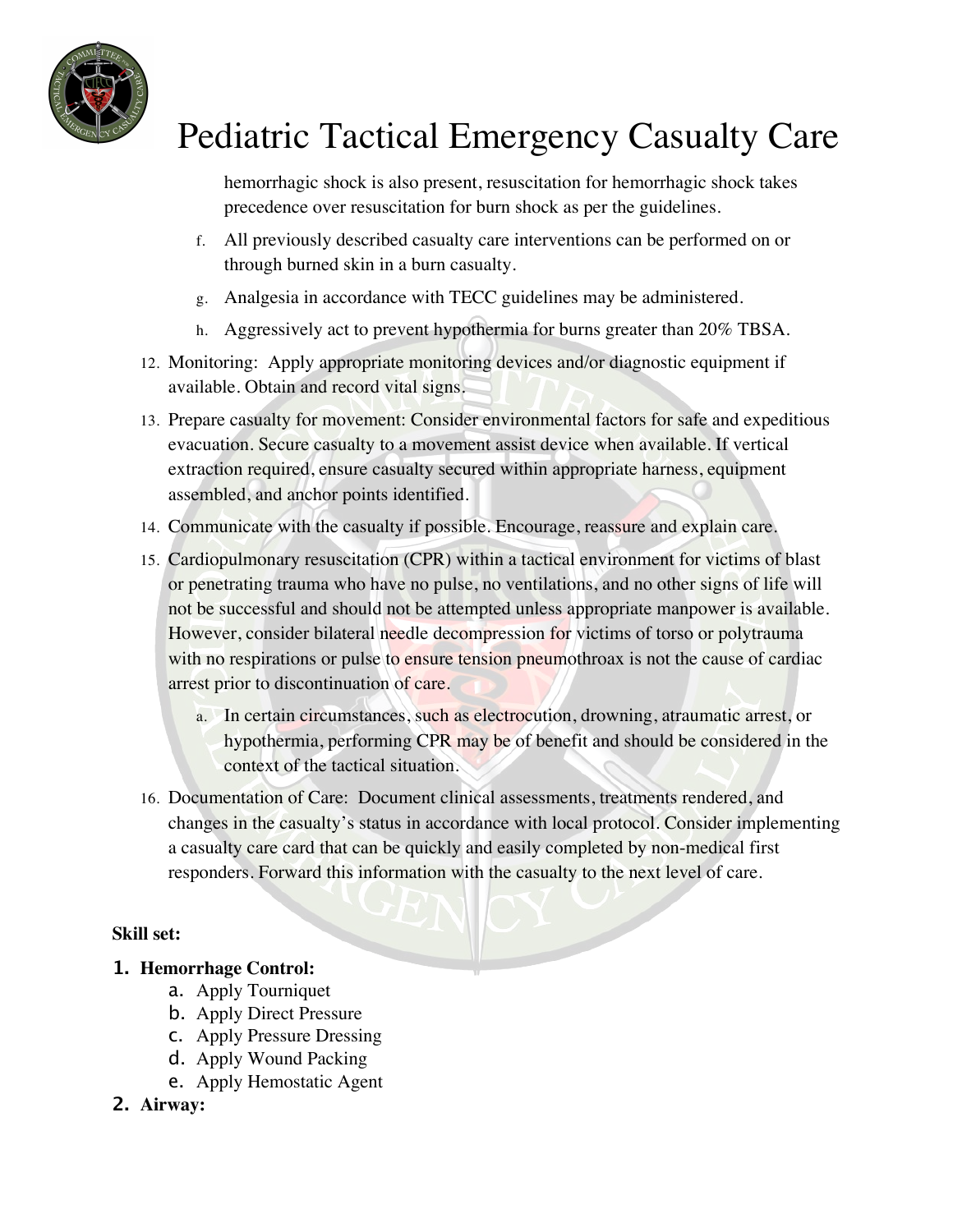

- a. Apply Manual Maneuvers (chin lift, jaw thrust, recovery position, shoulder elevation)
- b. Insert Nasal pharyngeal airway
- c. Insert Supraglottic Device (LMA, King-LT, etc)
- d. Perform Tracheal Intubation
- e. Perform Surgical Cricothyrotomy (Not recommended for under 10 yrs)
- f. Perform Needle Cricothyrotomy

### **3. Breathing:**

- a. Application of effective occlusive chest seal
- b. Assist Ventilations with Bag Valve Mask
- c. Apply Oxygen
- d. Apply Occlusive Dressing
- e. Perform Needle Chest Decompression

### **4. Circulation**:

- a. Gain Intravascular Access
- b. Gain Intraosseous Access
- c. Apply saline lock
- d. Administer IV/IO medications and IV/IO fluids
- e. Administer blood products

#### **5. Wound management:**

- a. Apply Eye Shield
- b. Apply Dressing for evisceration
- c. Apply Extremity Splint
- d. Apply Pelvic Binder
- e. Initiate Basic Burn Treatment
- f. Initiate Treatment for Traumatic Brain Injury

### **6. Prepare Casualty for Evacuation:**

- a. Move Casualty (drags, carries, lifts)
- b. Apply Spinal Immobilization Devices
- c. Secure casualty to litter
- d. Initiate Hypothermia Prevention

### **7. Other Skills:**

- a. Perform Hasty Decontamination
- a. Initiate Casualty Monitoring
- b. Establish Casualty Collection Point
- c. Perform Triage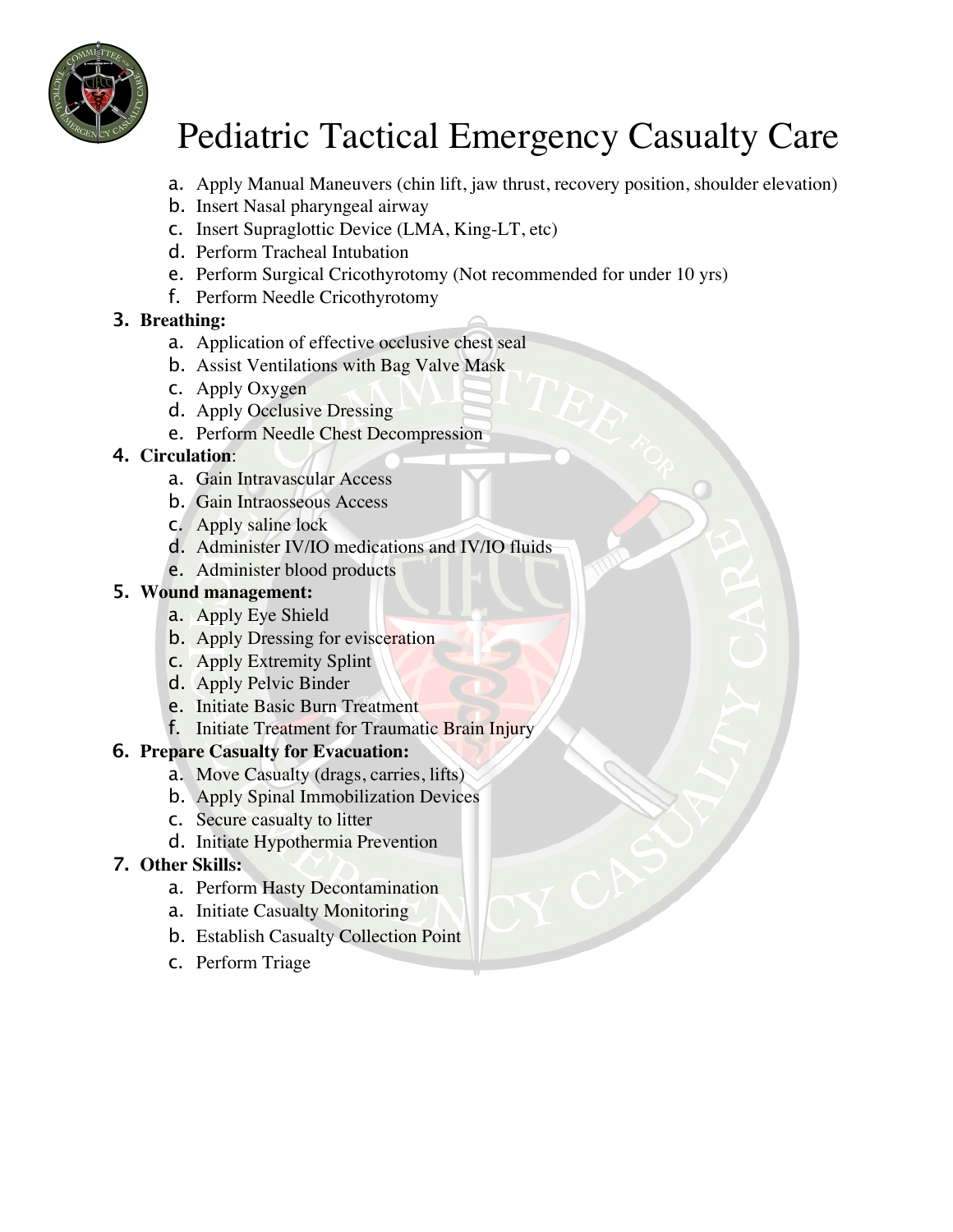

### **EVACUATION CARE (EVAC):**

#### **Goals:**

- **1.** Maintain any life saving interventions conducted during DTC and ITC phases
- **2.** Provide rapid and secure extraction to a appropriate level of care
- **3.** Avoid additional preventable causes of death

### **Principles:**

- **1.** Reassess the casualty or casualties
- **2.** Rapidly evacuate patients/casualties is critical
- **3.** Utilize additional resources to maximize advanced care
- **4.** Avoid hypothermia
- **5.** Communication is critical, especially between tactical and non tactical EMS teams.

#### **Guidelines:**

- **1.** Reassess all interventions applied in previous phases of care. If multiple wounded, perform primary triage.
- 2. Airway Management:
	- **a.** The principles of airway management in Evacuation Care are similar to that in ITC with the addition of increased utility of supraglottic devices and endotracheal intubation.
	- b. Unconscious casualty without airway obstruction:
		- i. Chin lift or jaw thrust maneuver
		- ii. Nasopharyngeal airway
		- iii. Place casualty in the recovery position
		- iv. Caution advised in patients with suspected C-spine injury
	- **b.** Casualty with airway obstruction or impending airway obstruction:
		- **i.** Recovery position
		- **ii.** Naso/oropharyngeal airway
		- **iii.** Airway positioning may be enhance by elevation of shoulders
		- **iv.** Bag mask ventilation is equivalent to intubation in the pediatric prehospital setting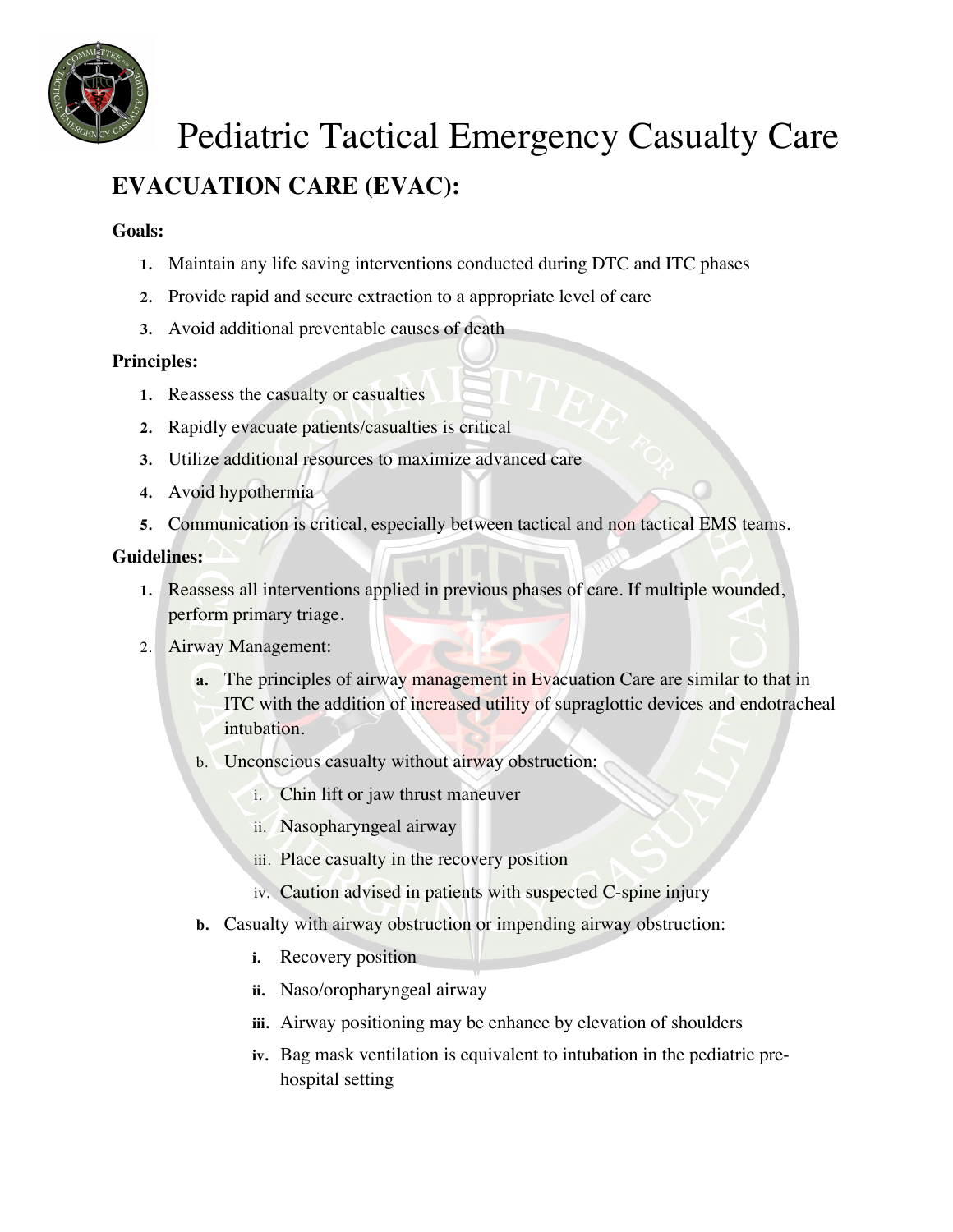

- **v.** If previous measures unsuccessful, it is prudent to consider supraglottic Devices (King LT, LMA, etc), endotracheal intubation with Rapid Sequence Intubation.
- **vi.** Needle cricothyroidotomy recommended if signs of puberty are absent
- **vii.** Surgical cricothyroidotomy only recommended in patients with signs of puberty
- **c.** Following intubation, continuously monitor for ETT dislodgment, obstruction and equipment failure.
- d. If attached to a mechanical ventilator, consider lung protective strategies and reassess for respiratory decline in patients with potential pneumothoraces.
- e. Use of end-tidal CO2 monitoring is recommended when available.
- f. Prophylactic hyperventilation is not recommended
- **3.** Breathing:
	- **a.** Reassess casualties who have had chest seals applied or had needle thoracostomy. If there are signs of continued or progressive respiratory distress:
		- **i.** Consider repeating needle decompression. If this results in improved clinical status, the decompression can be repeated multiple times.
		- **ii.** If appropriate provider scope of practice and approved local protocol, consider placing a chest tube if no improvement of respiratory distress after decompression if long duration or air transport is anticipated.
	- **b.** All open chest wounds should be treated by immediately applying an occlusive material to cover the defect and securing it in place. Monitor the casualty for the potential development of a subsequent tension pneumothorax. Tension pneumothoraces should be treated as described in ITC.
	- **c.** Administration of oxygen may be of benefit (absent an environmental risk for fire or explosion) for all traumatically injured patients, especially for the following types of casualties:
		- **i.** Low oxygen saturation by pulse oximetry
		- **ii.** Injuries associated with impaired oxygenation
		- **iii.** Unconscious casualty
		- **iv.** Casualty with TBI (maintain oxygen saturation > 90%)
		- **v.** Casualty in shock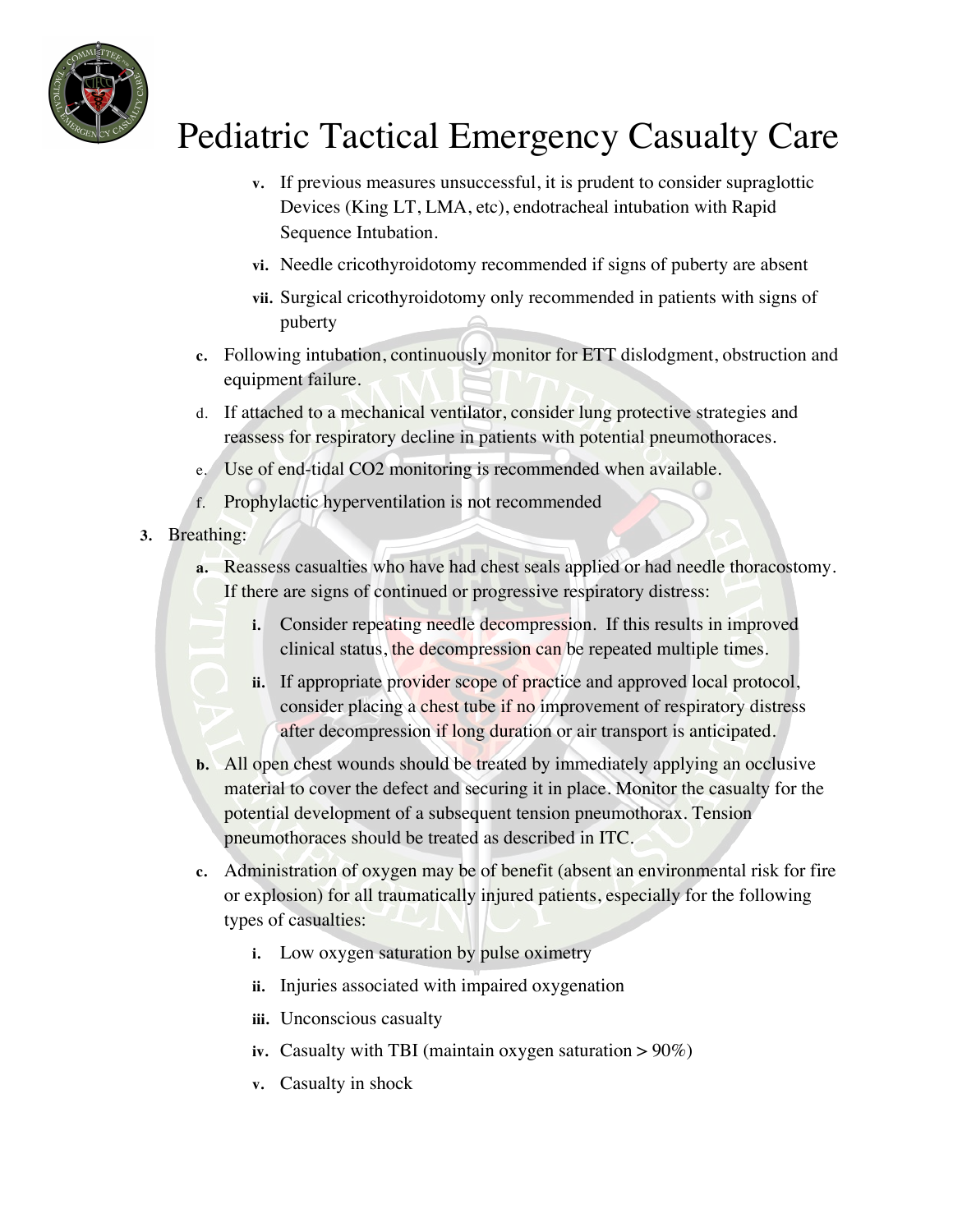

- **vi.** Casualty at altitude
- **vii.** Casualties with pneumothoraces
- **4.** Bleeding:
	- **a.** Fully expose wounds to reassess for unrecognized hemorrhage and control all sources of major bleeding.
	- **b.** If not already done, use a tourniquet or an appropriate pressure dressing with deep wound packing to control life-threatening external hemorrhage that is anatomically amenable to such treatment. For any traumatic total or partial amputation, a tourniquet should be applied regardless of bleeding.
	- **c.** Reassess all tourniquets that were applied during previous phases of care. Expose the injury and determine if a tourniquet is needed.
		- **i.** Tourniquets applied in prior phases that are determined to be effective in controlling hemorrhage should remain in place if the casualty can be rapidly evacuated to definitive medical care.
		- **ii.** If ineffective in controlling hemorrhage or if there is any potential delay in evacuation to care, apply a new tourniquet immediately above the first.
		- **iii.** If delay to definitive care longer than 2 hours is anticipated and wound for which tourniquet was applied is anatomically amenable, attempt a tourniquet downgrade as described in ITC (this should be a paramedic or MD action).
		- **iv.** A distal pulse check should be performed on any limb where a tourniquet is applied. If a distal pulse is still present, consider additional tightening of the tourniquet or the use of a second tourniquet, side by side and proximal to the first, to eliminate the distal pulse.
		- **v.** Expose and clearly mark all tourniquet sites with the time of tourniquet application. Use an indelible marker.
- **5.** Fluid resuscitation:
	- **a.** If casualty displays signs of shock (altered mental status in the absence of brain injury, weak or absent peripheral pulses, and/or change in pulse character) resuscitation should be directed towards restoration of peripheral pulses and improvement of mental status.
	- **b.** If BP monitoring is available, maintain target systolic BP 70mmHg or Mean Arterial Pressure greater than 60 mm Hg in children under 10 (minimum normal systolic  $BP = 70 + (Age \times 2)$ .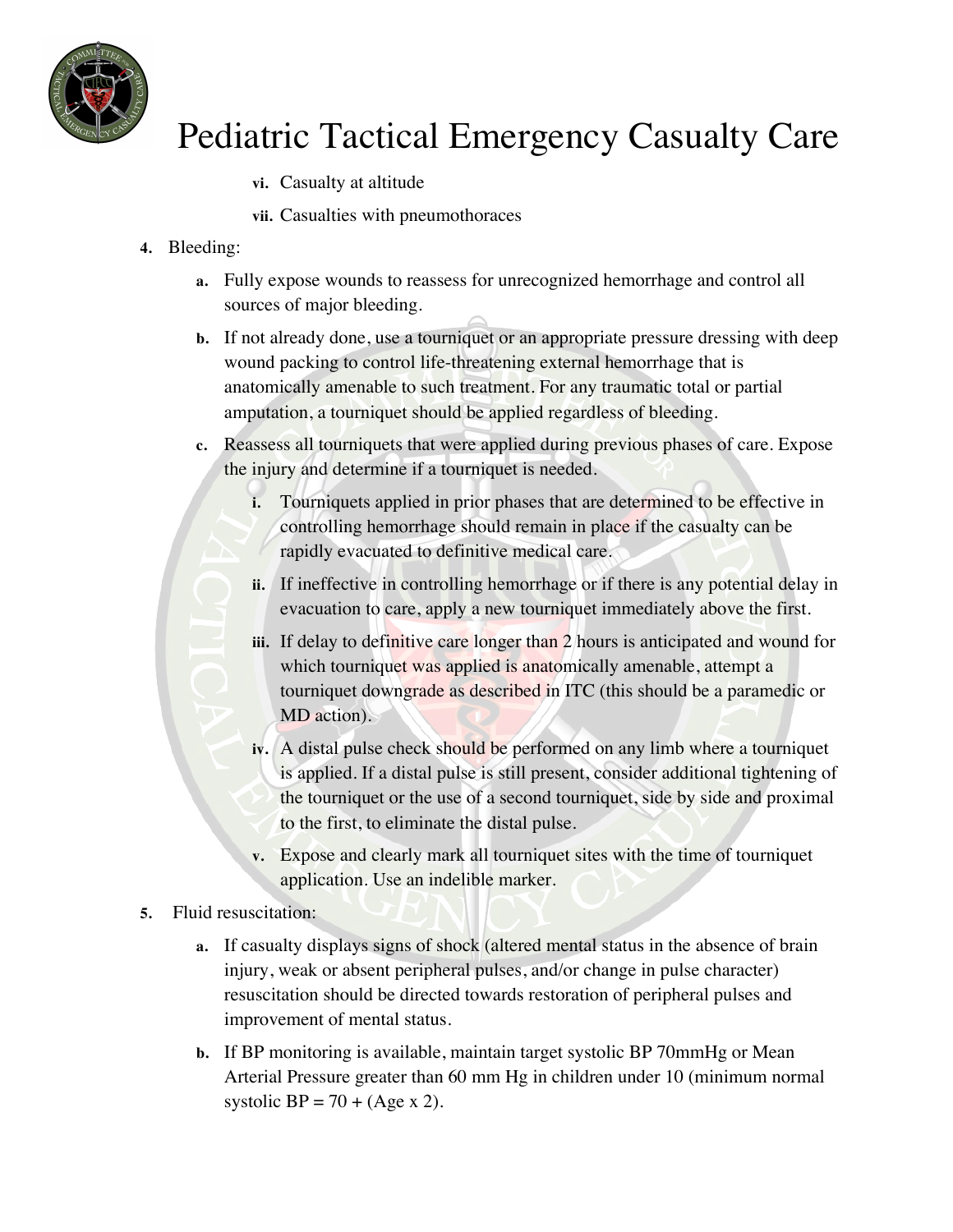

- **c.** Establish intravascular access if not performed in ITC phase. Consider primary intraosseous access in Pediatric population
- **d.** Management of resuscitation as in ITC with the following additions:
	- **i.** If in shock and blood products are not available or not approved under scope of practice/local protocols resuscitate as in ITC.
	- **ii.** If in shock and blood products are available with an appropriate provider scope of practice under an approved medical protocol:
		- **1.** Resuscitate with 10-15 cc/kg of plasma (FFP) and 10-15 cc/kg of packed red blood cells (PRBCs) in a 1:1 ratio.
		- **2.** If blood component therapy is not available, and appropriate training, testing and protocols are in place, consider transfusing fresh whole blood.
		- **3.** Continue resuscitation as needed to maintain target BP or clinical improvement.
	- **iii.** If a casualty with an altered mental status due to suspected TBI has a weak or absent peripheral pulse, resuscitate as necessary to maintain mid agespecific systolic blood pressure range, or a strong peripheral pulse.
	- **iv.** If suspected TBI and casualty not in shock, raise the casualty's head to 30 degrees and maintain MAP > 60mm Hg with volume resuscitation or vasopressor medications, if indicated and approved under scope of practice/local protocols.
- **6.** Prevention of hypothermia:
	- **a.** Continue all efforts to eliminate heat loss as operationally feasible, after lifesaving interventions have been employed.
	- **b.** Minimize casualty's exposure to the elements. Move into a medic unit, warmed vehicle, or warmed structure if possible. Ensure transport vehicle climate control system does not worsen hypothermia.
	- **c.** Replace wet clothing with dry if possible. Place the casualty onto an insulated surface as soon as possible.
	- **d.** Cover the casualty with commercial warming device, dry blankets, poncho liners, sleeping bags, or anything that will retain heat and keep the casualty dry.
	- **e.** Warm fluids are preferred if IV fluids are required.
- **7.** Monitoring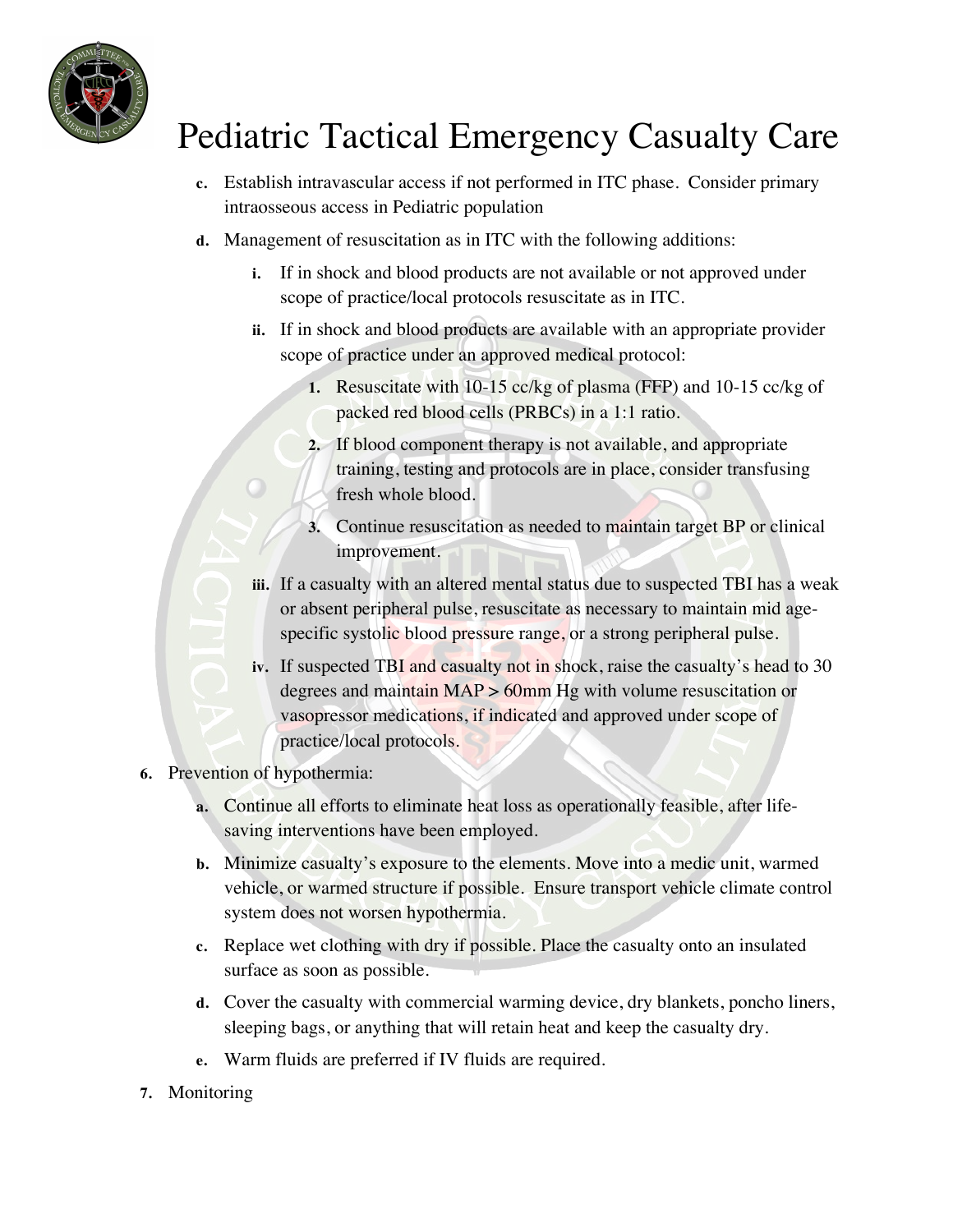

- **a.** Institute electronic monitoring if available, including pulse oximetry, cardiac monitoring, etCO2 (if assisted ventilation or altered mental status), and blood pressure.
- **b.** Obtain and record vital signs.
- **8.** Reassess casualty:
	- **a.** Complete secondary survey checking for additional injuries. Inspect and dress known wounds that were previously deferred.
	- **b.** Determine mode and destination for evacuation to definitive care.
	- **c.** Splint known/suspected fractures and recheck pulses.
	- d. Apply pelvic binding techniques for suspected pelvic fractures.
	- **e.** Consider the mechanism of injury and the need for spinal immobilization. Spinal immobilization is not necessary for casualties with penetrating trauma if the patient is neurologically intact. Patients may be clinically cleared from spinal immobilization under a locally approved protocol if they have none of the following:
		- **i.** Midline c-spine tenderness
		- **ii.** Neurologic impairment
		- **iii.** Altered mental status
		- **iv.** Distracting injury
- **9.** Provide analgesia as necessary.
	- **a.** Mild pain:
		- **i.** Consider oral non-narcotic medications
		- **ii.** Avoid the use of non-steroidal anti-inflammatory medications (e.g. aspirin, ibuprofen, naproxen, ketorolac, etc) in the trauma patient as these medications interfere with platelet functioning and may exacerbate bleeding
	- **b.** Moderate to severe pain:
		- i. Narcotic pain medications should be utilized per protocol. Consider utilization of mucosal atomizer devices (MAD). Exercise caution when using narcotic medications (e.g. fentanyl citrate.) and/or Ketamine for moderate to severe pain in pediatric patients due to their higher volumes of distribution.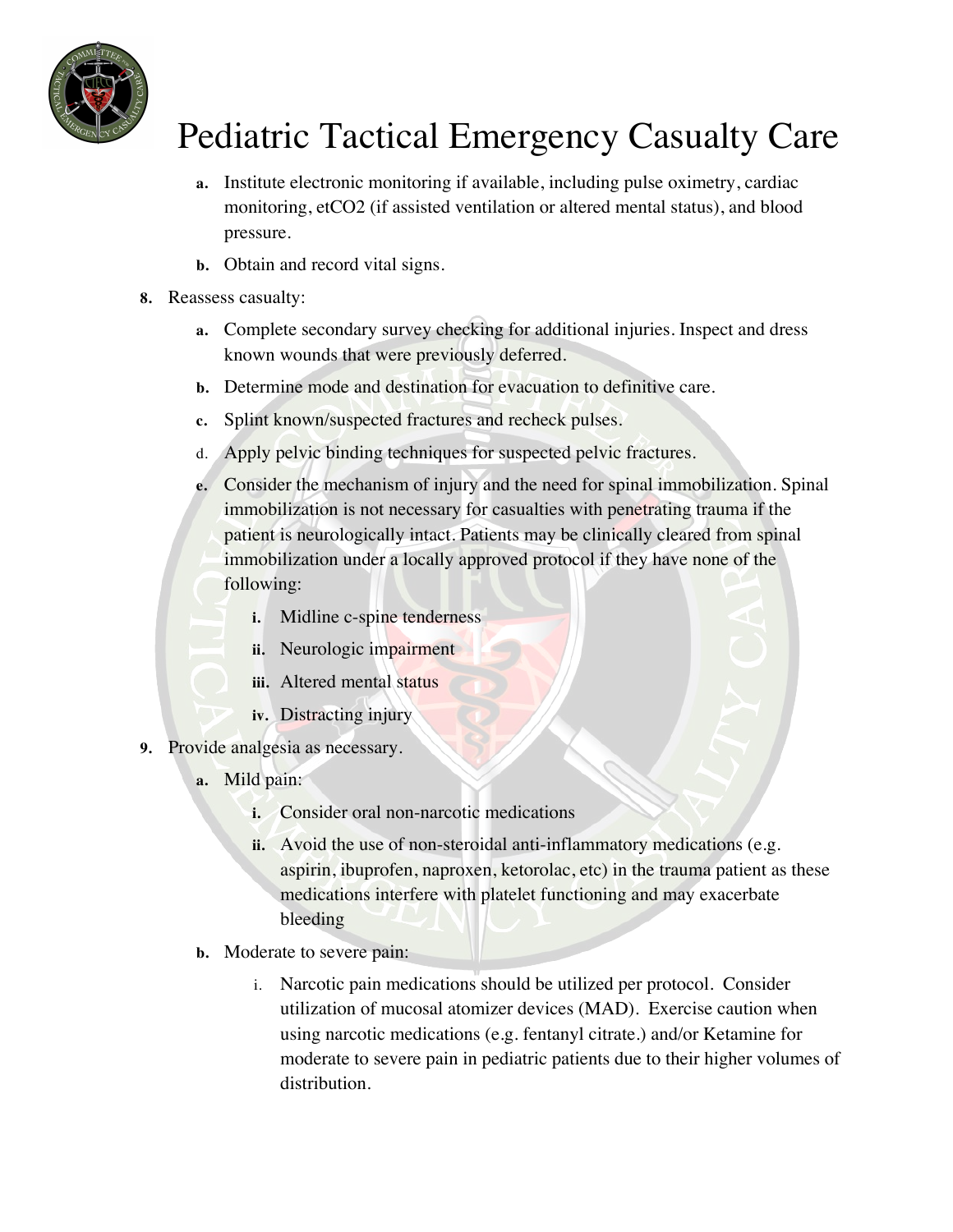

- i. Place patient on appropriate monitor
- ii. Consider adjunct administration of anti-emetic medicines
- iii. Have naloxone readily available whenever administering opiates
- iv. Monitor for adverse effects such as respiratory depression or hypotension.

#### 10. Burns:

- c. Burn care is consistent with the principles described in ITC.
- d. Smoke inhalation, particularly in a confined space, may be associated with significant carbon monoxide and cyanide toxicity. Patients with signs of significant smoke inhalation plus:
	- ii. Significant symptoms of carbon monoxide toxicity should be treated with high flow oxygen if available
	- iii. Significant symptoms of cyanide toxicity should be considered candidates for cyanide antidote administration
- e. Be cautious of off-gassing from patient in the evacuation vehicle if there is suspected chemical exposure (e.g. cyanide) from the fire.
- f. Consider early airway management if there is a prolonged evacuation period and the patient has signs of significant airway thermal injury (e.g. singed facial hair, oral edema, carbonaceous material in the posterior pharynx and respiratory difficulty).
- 11. Prepare casualty for movement: Consider environmental factors for safe and expeditious evacuation. Secure casualty to a movement assist device when available. If vertical extraction required, ensure casualty secured within appropriate harness, equipment assembled, and anchor points identified.
- 12. Communicate with the casualty, transporting crew and with the accepting facility. Encourage, reassure and explain care to patient and parents.
- 13. Cardiopulmonary resuscitation (CPR) may have a larger role during the evacuation phase especially for patients with electrocution, hypothermia, non traumatic arrest or near drowning.
	- a. Consider rescue breaths in small children with deteriorating cardiopulmonary status.